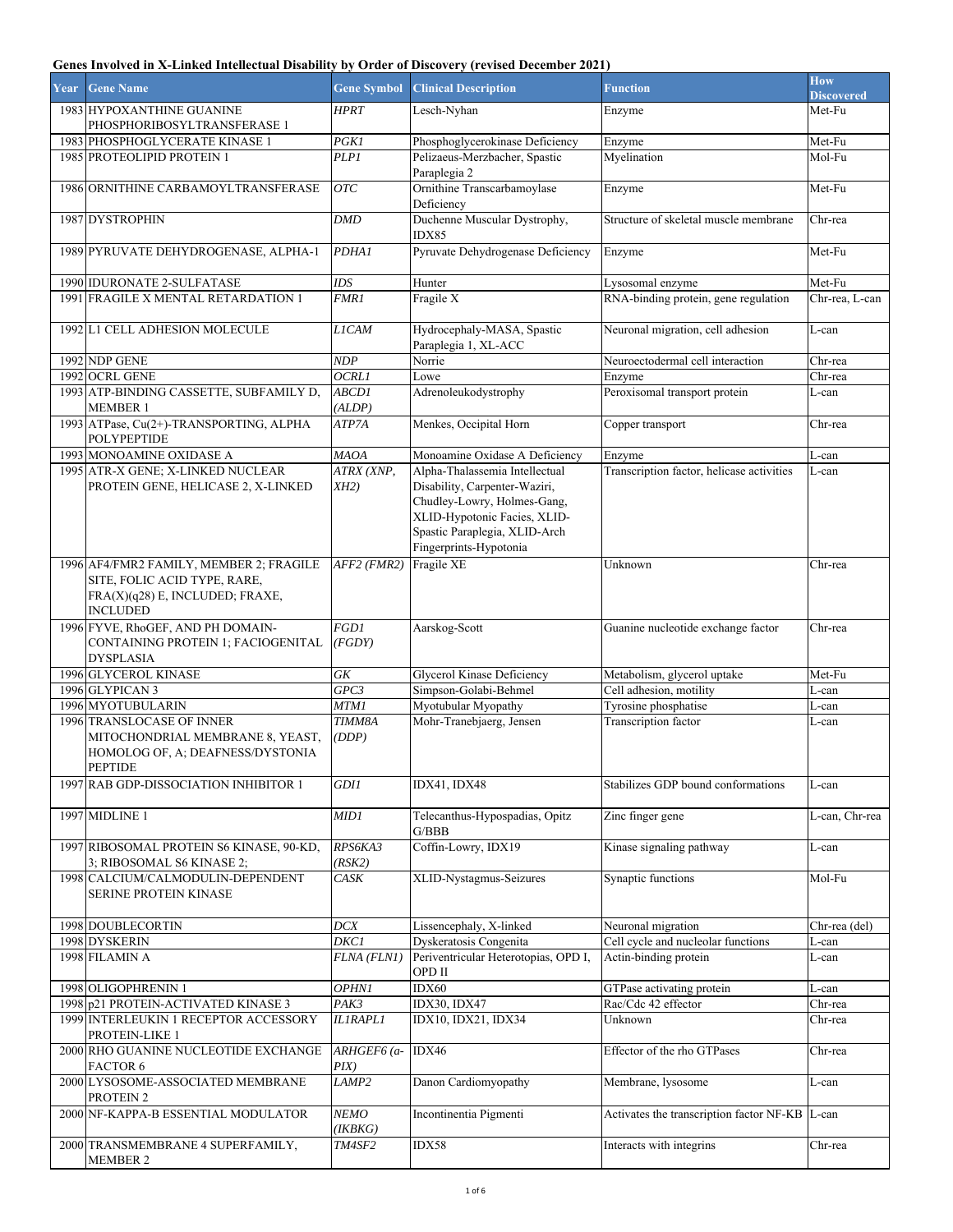| Year | <b>Gene Name</b>                                               | <b>Gene Symbol</b>  | <b>Clinical Description</b>                                            | <b>Function</b>                                     | <b>How</b><br><b>Discovered</b> |
|------|----------------------------------------------------------------|---------------------|------------------------------------------------------------------------|-----------------------------------------------------|---------------------------------|
|      | 2001 METHYL-CpG-BINDING PROTEIN 2                              | <i>MECP2</i>        | Rett, IDX16, IDX64, IDX79                                              | Binds methylated CpGs                               | L-can                           |
|      | 2001 OFD1 GENE: OROFACIODIGITAL                                | OFD1                | Oral-Facial-Digital I                                                  | Unknown                                             | L-can                           |
|      | <b>SYNDROME 1</b>                                              |                     |                                                                        |                                                     |                                 |
|      | 2001 SOLUTE CARRIER FAMILY 6                                   | SLC6A8              | XLID with Seizures                                                     | Creatine transporter                                | Met-Fu                          |
|      | (NEUROTRANSMITTER TRANSPORTER,                                 |                     |                                                                        |                                                     |                                 |
|      | CREATINE), MEMBER 8                                            |                     |                                                                        |                                                     |                                 |
|      |                                                                |                     |                                                                        |                                                     |                                 |
|      | 2002 FATTY ACID CoA LIGASE, LONG CHAIN 4                       | ACSL4               | IDX63, IDX68                                                           | Fatty acid CoA ligase 4                             | Chr-rea (del)                   |
|      |                                                                | (FACL4)             |                                                                        |                                                     |                                 |
|      | 2002 ANGIOTENSIN II RECEPTOR, TYPE 2                           | AGTR2               | X-linked Optic Atrophy, IDX88                                          | Angiotensin II receptor                             | Chr-rea                         |
|      | 2002 ARISTALESS-RELATED HOMEOBOX, X-                           | <b>ARX</b>          | Hydranencephaly, Partington, Proud,                                    | Neuronal migration                                  | Chr-rea (del)                   |
|      | <b>LINKED</b>                                                  |                     | West, Lissencephaly and Abnormal<br>Genitalia, X-linked, IDX29, IDX32, |                                                     |                                 |
|      |                                                                |                     | IDX33, IDX36, IDX43, IDX54,                                            |                                                     |                                 |
|      |                                                                |                     | IDX76                                                                  |                                                     |                                 |
|      | 2002 CYCLIN-DEPENDENT KINASE-LIKE 5;                           | CDKL5               | Rett-Like Seizures-Hypotonia                                           | Unknown                                             | Chr-rea                         |
|      | SERINE/THREONINE PROTEIN KINASE 9                              | (STK9)              |                                                                        |                                                     |                                 |
|      |                                                                |                     |                                                                        |                                                     |                                 |
|      | 2002 KRUPPEL-LIKE FACTOR 8                                     | $KLF8*$             | <b>IDX</b>                                                             |                                                     | Chr-rea                         |
|      |                                                                | (ZNF741)            |                                                                        |                                                     |                                 |
|      | 2002 PHD FINGER PROTEIN 6                                      | PHF6                | Börjeson-Forssman-Lehmann                                              | Unknown                                             | L-can                           |
|      | 2002 SRY-BOX 3                                                 | SOX3                | XLID-Growth Hormone Deficiency                                         | Pituitary function, transcription factor            | Chr-rea, L-can                  |
|      |                                                                |                     |                                                                        |                                                     |                                 |
|      | 2003 IMMUNOGLOBULIN-BINDING PROTEIN 1                          | <b>IGBP1</b>        | Graham Coloboma                                                        |                                                     | L-can                           |
|      |                                                                |                     |                                                                        |                                                     |                                 |
|      | 2003 NHS GENE; NANCE-HORAN SYNDROME                            | <b>NHS</b>          | Nance-Horan                                                            |                                                     | L-can                           |
|      | <b>GENE</b>                                                    |                     |                                                                        |                                                     |                                 |
|      | 2003 NEUROLIGIN 3                                              | NLGN3               | Autism                                                                 | Cell adhesion                                       | L-can                           |
|      | 2003 NEUROLIGIN 4                                              | NLGN4               | Autism                                                                 | Cell adhesion                                       | L-can                           |
|      | 2003 POLYGLUTAMINE-BINDING PROTEIN 1                           | PQBPI               | Renpenning, Sutherland-Haan,                                           | Polyglutamine binding, regulates                    | L-can                           |
|      |                                                                |                     | Hamel Cerebro-Palato-Cardiac,                                          | transcription                                       |                                 |
|      |                                                                |                     | Golabi-Ito-Hall, Porteous, IDX2,                                       |                                                     |                                 |
|      |                                                                |                     | IDX55                                                                  |                                                     |                                 |
|      | 2003 SPERMINE SYNTHASE                                         | <b>SMS</b>          | Snyder-Robinson                                                        | Synthesis of spermine                               | L-can                           |
|      | 2003 ZINC FINGER PROTEIN 41                                    | $ZNF41*$            | IDX89                                                                  | Zinger finger                                       | Chr-rea                         |
|      | 2003 ZINC FINGER PROTEIN 81                                    | $ZNF81$ *           | IDX45                                                                  | Zinc finger                                         | Chr-rea                         |
|      | 2004 RHO GUANINE NUCLEOTIDE EXCHANGE                           | ARHGEF9             | XLID-Hypotonia-Seizures, XLID-                                         | Regulation of Rho protein signal                    | Chr-rea                         |
|      | <b>FACTOR 9</b>                                                |                     | Macrocephaly Macroorchidism                                            | transduction                                        |                                 |
|      | 2004 ATPase, H+TRANSPORTING, LYSOSOMAL, ATP6AP2                |                     | XLID-Infantile Epilepsy, gait                                          | Renin receptor, transmembrane protein               | L-can                           |
|      | <b>ACCESSORY PROTEIN 2; RENIN</b><br><b>RECEPTOR</b>           | $(ATP6A8-9)$        | disturbance, Parkinsonian<br>manifestations                            | essential for ATPase involved in                    |                                 |
|      |                                                                |                     | Lenz Microphthalmia (1 type)                                           | lysosomal function<br>Histone/protein deacetylation |                                 |
|      | 2004 BCL6 COREPRESSOR<br>2004 DISCS LARGE, DROSOPHILA, HOMOLOG | <b>BCOR</b><br>DLG3 | IDX8, IDX90                                                            | NMDA-receptor, mediated signaling,                  | L-can<br>$\overline{X}$ seq     |
|      | OF, 3; NEUROENDOCRINE DLG                                      |                     |                                                                        | synaptic plasticity                                 |                                 |
|      |                                                                |                     |                                                                        |                                                     |                                 |
|      | 2004 FTSJ HOMOLOG 1                                            | FTSJI               | IDX9, IDX44                                                            | Methylase                                           | L-can                           |
|      | 2004 LYSINE-SPECIFIC DEMETHYLASE 5C;                           | KDM5C               | IDX13                                                                  | Regulates transcription, chromatin                  | L-can                           |
|      | JUMONJI, AT-RICH INTERACTIVE                                   | (JARIDIC,           |                                                                        | remodelling                                         |                                 |
|      | <b>DOMAIN 1C</b>                                               | $S$ <i>MX</i> $)$   |                                                                        |                                                     |                                 |
|      | 2004 NEURITE EXTENSION AND MIGRATION                           | <b>KIAA2022</b>     | Cantagrel Spastic Paraplegia                                           | DNA synthesis, DNA polymerase                       | Chr-rea                         |
|      | FACTOR; KIAA2022 PROTEIN                                       | (NEXMIF)            |                                                                        | activity                                            |                                 |
|      |                                                                |                     |                                                                        |                                                     |                                 |
|      | 2004 PHD FINGER PROTEIN 8                                      | PHF8                | XLID-Cleft Lip-Cleft Palate                                            | Regulates transcription, binds DNA                  | L-can                           |
|      | 2004 SHROOM FAMILY MEMBER 4; K1AA1202                          | SHROOM4             | Stoccos dos Santos                                                     | Roles in cellular architecture,                     | Chr-rea                         |
|      | <b>PROTEIN</b>                                                 | (KIAA1202)          |                                                                        | neurulation, and ion channel function               |                                 |
|      | 2004 SOLUTE CARRIER FAMILY 16                                  | SLC16A2             | Allan-Herndon-Dudley, IDX22                                            | T3 receptor                                         | L-can                           |
|      | (MONOCARBOXYLIC ACID                                           | (MCT8)              |                                                                        |                                                     |                                 |
|      | TRANSPORTER), MEMBER 2                                         |                     |                                                                        |                                                     |                                 |
|      | 2004 SYNAPSIN I                                                | <b>SYN1</b>         | Epilepsy-Macrocephaly, IDX50                                           | Synaptic vesicle protein                            | L-can                           |
|      | 2005 ZINC FINGER DHHC DOMAIN-                                  | ZDHHC15             | IDX91                                                                  |                                                     | Chr-rea                         |
|      | CONTAINING PROTEIN 15                                          |                     |                                                                        |                                                     |                                 |
|      | 2006 ADAPTOR-RELATED PROTEIN COMPLEX                           | APIS2               | Turner XLID, Hydrocephaly-Basal                                        | Assembly of endocytic vesicles                      | X-seq                           |
|      | 1, SIGMA-2 SUBUNIT                                             |                     | Ganglia Calcification, IDX59                                           |                                                     |                                 |
|      | 2006 FANCB GENE; FANCONI ANEMIA-                               | <b>FANCB</b>        | VACTERL-Hydrocephaly                                                   | DNA repair                                          | Mol-Fu                          |
|      | ASSOCIATED POLYPEPTIDE, 95-KD                                  |                     |                                                                        |                                                     |                                 |
|      | 2006 HOLOCYTOCHROME C SYNTHASE                                 | HCCS                | <b>MIDAS</b>                                                           | Energy production, cytochrome                       | Chr-rea (del)                   |
|      |                                                                |                     |                                                                        | homolyase                                           |                                 |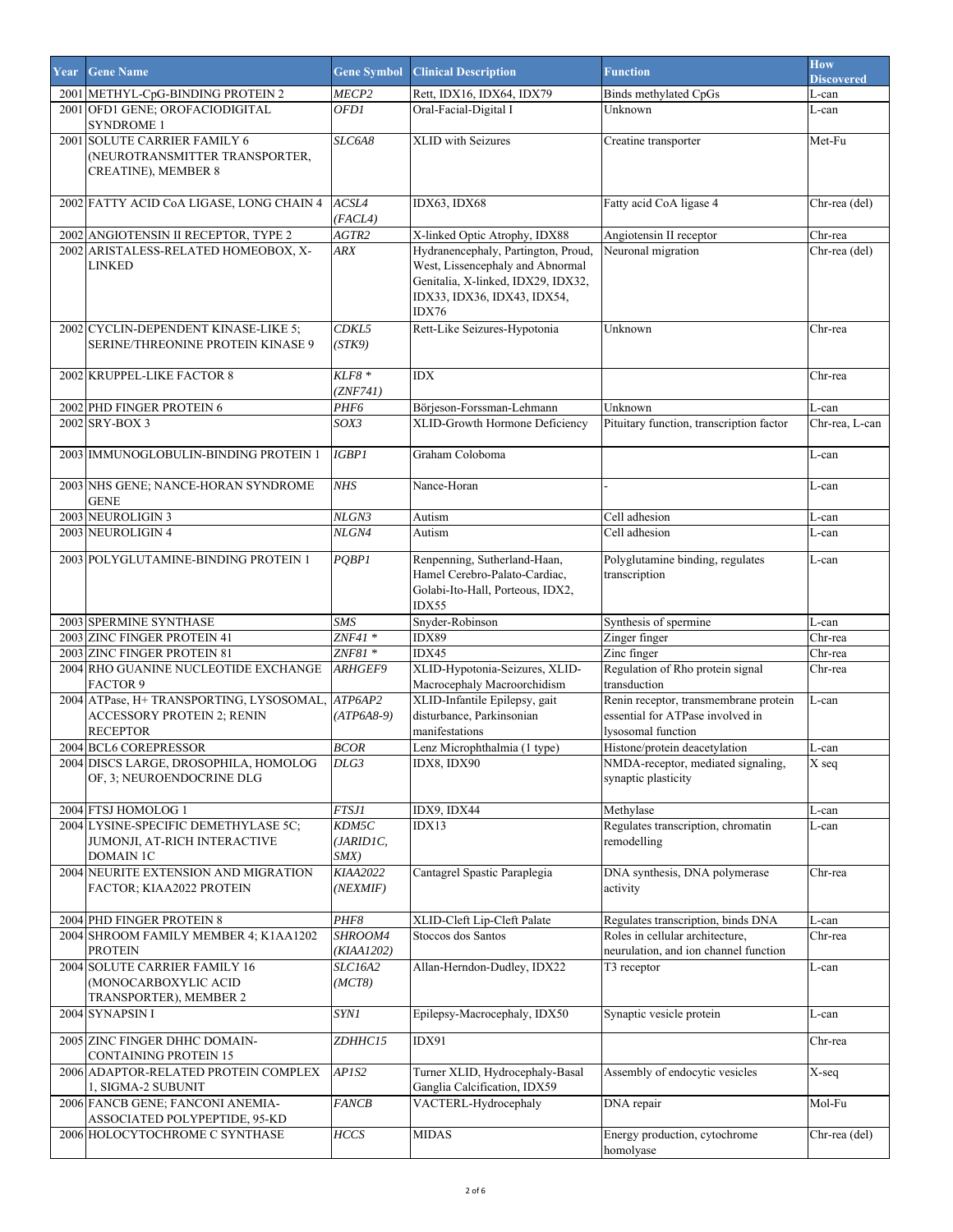| Year | <b>Gene Name</b>                                                     | <b>Gene Symbol</b>             | <b>Clinical Description</b>                                                               | <b>Function</b>                                                                                                                                                                                                           | <b>How</b><br><b>Discovered</b> |
|------|----------------------------------------------------------------------|--------------------------------|-------------------------------------------------------------------------------------------|---------------------------------------------------------------------------------------------------------------------------------------------------------------------------------------------------------------------------|---------------------------------|
|      | 2006 STRUCTURAL MAINTENANCE OF<br><b>CHROMOSOMES 1A</b>              | <i>SMCIA/</i><br><i>SMCILI</i> | Cornelia de Lange, X-linked                                                               | Cell cycle, mitotic spindle organization<br>and biogenesis, chromosome segregation                                                                                                                                        | Mol-Fu                          |
|      | 2006 SUSHI REPEAT-CONTAINING PROTEIN, X-<br>LINKED, 2                | SRPX2                          | XLID-Rolandic Seizures                                                                    | Signal transduction, growth factor 2                                                                                                                                                                                      | Mol-Fu                          |
|      | 2006 UBIQUITIN-CONJUGATING ENZYME E2A                                | UBE2A                          | XLID-Nail Dystrophy-Seizures                                                              | Ubiquitin cycle, ubiquitin-protein ligase                                                                                                                                                                                 | L-can                           |
|      | 2006 ZINC FINGER PROTEIN 674                                         | $ZNF674*$                      | XLID-Retinal Dystrophy-Short<br>Stature and IDX92                                         | Transcription regulation                                                                                                                                                                                                  | Chr-rea (del)                   |
|      | 2007 BROMODOMAIN- AND WD REPEAT-<br><b>CONTAINING PROTEIN 3</b>      | <b>BRWD3</b>                   | XLID-Macrocephaly-Large Ears,<br>IDX93                                                    | Transcription factor                                                                                                                                                                                                      | X-seq                           |
|      | 2007 CULLIN 4B                                                       | <b>CULAB</b>                   | XLID-Hypogonadism-Tremor                                                                  | Cell cycle, ubiquitin cycle, E3 ubiquitin<br>ligase                                                                                                                                                                       | X-seq                           |
|      | 2007 GLUTAMATE RECEPTOR, IONOTROPIC,<br>AMPA <sub>3</sub>            | GRIA3                          | Chiyonobu XLID, IDX94                                                                     | Signal transduction, ion transport,<br>glutamate signaling pathway                                                                                                                                                        | Chr-rea, Exp-<br>Arr, X-seq     |
|      | 2007 17-BETA-HYDROXYSTEROID<br>DEHYDROGENASE X                       | <b>HSD17B10</b><br>(HADH2)     | XLID-Choreoathetosis, Isoleucine<br>degradation defect                                    | Lipid metabolism                                                                                                                                                                                                          | L-can                           |
|      | 2007 MEDIATOR COMPLEX SUBUNIT 12NOTE:<br>MEDIATOR COMPLEX SUBUNIT 12 | MED12<br>(HOPA)                | Opitz FG, Lujan, IDX67                                                                    | Transcription regulation, RNA<br>polymerase II transcription mediator<br>activity, ligand-dependent nuclear<br>receptor transcription coactivator<br>activity, vitamin D receptor and thyroid<br>hormone receptor binding | L-can                           |
|      | 2007 NADH-UBIQUINONE OXIDOREDUCTASE 1 NDUFAI<br>ALPHA SUBCOMPLEX, 1  |                                | Mitochondrial Complex 1 Deficiency                                                        | Energy production, oxidoreductase<br>activity                                                                                                                                                                             | $Mol$ -Fu                       |
|      | 2007 NUCLEAR RNA EXPORT FACTOR 5                                     | NXF5                           | XLID-Short Stature-Muscle Wasting                                                         | mRNA processing, mRNA export from<br>nucleus                                                                                                                                                                              | Chr-rea                         |
|      | 2007 PORCUPINE, DROSOPHILA, HOMOLOG                                  | <b>PORCN</b>                   | Goltz                                                                                     | Wnt receptor signaling pathway,<br>acyltransferase activity, integral to<br>membrane of endoplasmic reticulum                                                                                                             | Chr-rea (del)                   |
|      | 2007 PHOSPHORIBOSYLPYROPHOSPHATE<br><b>SYNTHETASE I</b>              | PRPS1                          | Arts, PRPS1 Superactivity                                                                 | Ribonucleotide monophosphate<br>biosynthesis                                                                                                                                                                              | L-can                           |
|      | 2007 RIBOSOMAL PROTEIN L10                                           | RPL10                          | Autism                                                                                    | Protein synthesis, ribosomal protein                                                                                                                                                                                      | X-seq                           |
|      | 2007 UPF3, YEAST, HOMOLOG OF, B                                      | UPF3B                          | Lujan/FG Phenotype, IDX62                                                                 | mRNA catabolism, nonsense-mediated<br>decay                                                                                                                                                                               | X-seq                           |
|      | 2007 ZINC FINGER DHHC DOMAIN-<br><b>CONTAINING PROTEIN 9</b>         | ZDHHC9                         | XLID-Macrocephaly-Marfanoid<br>Habitus                                                    | Palmitoyltransferase: posttranslational<br>modification important for protein<br>trafficking and neuronal development                                                                                                     | X-seq                           |
|      | 2008 HECT, UBA, AND WWE DOMAINS-<br><b>CONTAINING PROTEIN 1</b>      | <b>HUWE1</b>                   | XLID-Macrocephaly, Juberg-Marsidi-<br>Brooks, IDX17, IDX31                                | Ubiquitin-protein ligase, mRNA<br>transport                                                                                                                                                                               | M-CGH                           |
|      | 2008 PROTOCADHERIN 19                                                | PCDH19                         | Epilepsy-Intellectual Disability<br>Limited to Females                                    |                                                                                                                                                                                                                           | L-can                           |
|      | 2008 SMAD-INTERACTING ZINC FINGER<br>PROTEIN 1                       | SIZNI<br>(ZCCHC12)             | IDX                                                                                       | Modulates BMP signaling, influences<br>forebrain cholinergic neurons                                                                                                                                                      | L-can                           |
|      | 2008 SOLUTE CARRIER FAMILY 9, MEMBER 6                               | SLC9A6                         | Christianson, X-linked Angelman-like Sodium-hydrogen antiporter activity,                 | lysosome organization and biogenesis,<br>regulation of endosome volume                                                                                                                                                    | L-can                           |
|      | 2009 MAGNESIUM TRANSPORTER 1                                         | MAGTI *                        | IDX95                                                                                     | Magnesium transporter with N-<br>glycosylation sites and putative<br>phosphorylation sites                                                                                                                                | L-can, X-seq                    |
|      | 2009 MEMBRANE-BOUND TRANSCRIPTION<br>FACTOR PROTEASE, SITE 2         | MBTPS2                         | Ichthyosis Follicularis, Atrichia,<br>Photophobia (IFAP)                                  | Protease activity, activates signaling<br>proteins                                                                                                                                                                        | L-can                           |
|      | 2009 NAD(P)H STEROID DEHYDROGENASE-<br><b>LIKE PROTEIN</b>           | <b>NSDHL</b>                   | CK (microcephaly, pachygyria, facial<br>dysmorphism, seizures), also in<br>CHILD syndrome | Sterol metabolism                                                                                                                                                                                                         | L-can                           |
|      | 2009 SYNAPTOPHYSIN                                                   | <b>SYP</b>                     | IDX96                                                                                     | Membrane protein of small synaptic<br>vesicles                                                                                                                                                                            | X-seq                           |
|      | 2009 ZINC FINGER PROTEIN 711                                         | <b>ZNF711</b>                  | IDX97                                                                                     | Binds to a subset of PHF8 target genes                                                                                                                                                                                    | X-seq                           |
|      | 2010 IQ MOTIF- AND SEC7 DOMAIN-<br><b>CONTAINING PROTEIN 2</b>       | IQSEC2                         | IDX1, IDX18, and other<br>Nonsyndromal XLID                                               | Regulation of vesicular transport and<br>organelle structure                                                                                                                                                              | X-seq                           |
|      | 2010 PATCHED DOMAIN-CONTAINING<br>PROTEIN 1                          | PTCHD1                         | Autism-XLID                                                                               | Transmembrane protein related to<br>hedgehog receptors                                                                                                                                                                    | $M-CGH$                         |
|      | 2010 RAS-ASSOCIATED PROTEIN                                          | RAB39B                         | XLID-Macrocephaly-Seizures -<br>Autism, Waisman-Laxova, IDX72                             | Formation and maintenance of synapse                                                                                                                                                                                      | L-can                           |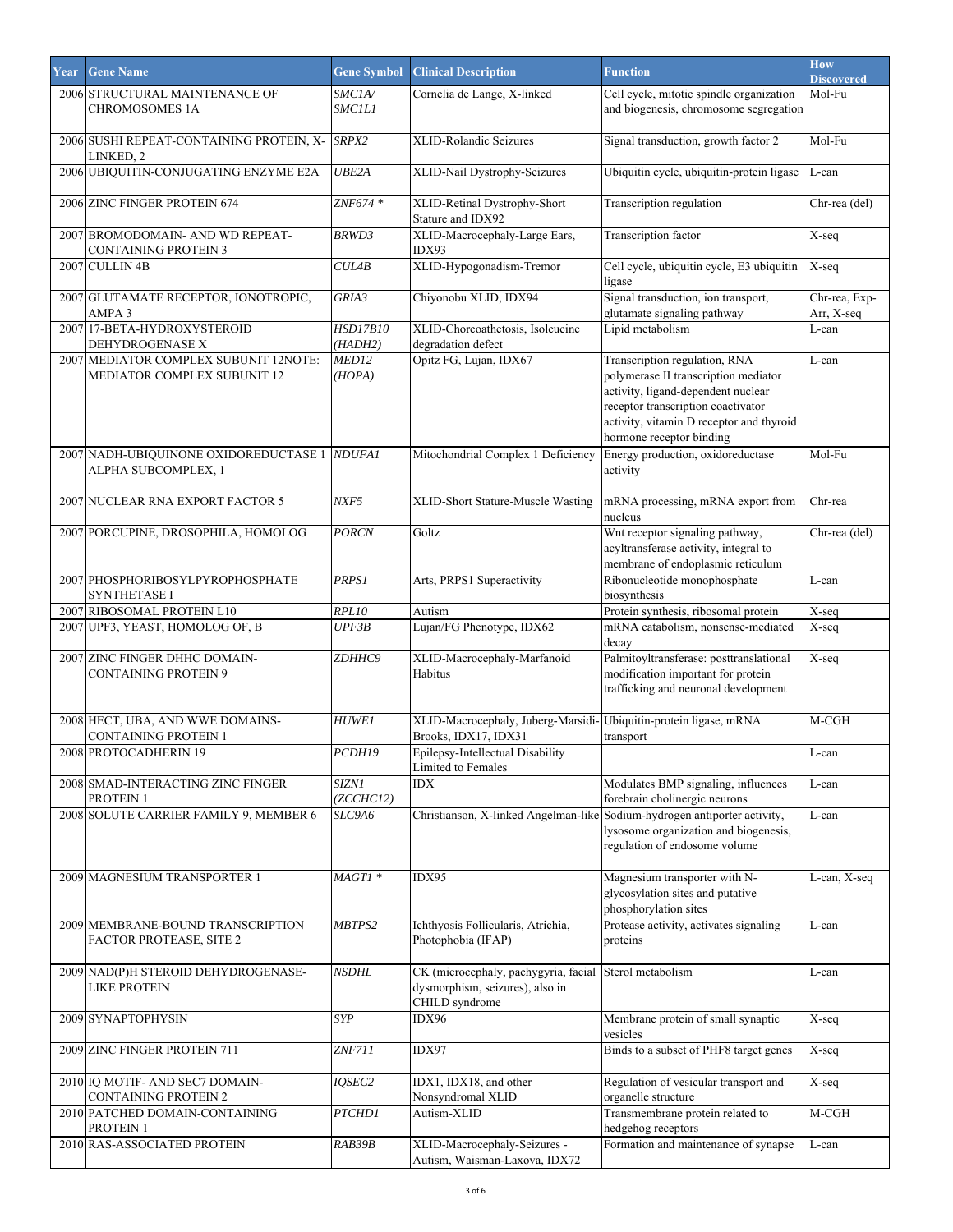| Year | <b>Gene Name</b>                                                                  | <b>Gene Symbol</b> | <b>Clinical Description</b>                                                                    | <b>Function</b>                                                                             | <b>How</b><br><b>Discovered</b> |
|------|-----------------------------------------------------------------------------------|--------------------|------------------------------------------------------------------------------------------------|---------------------------------------------------------------------------------------------|---------------------------------|
|      | 2011 CHLORIDE CHANNEL 4                                                           | CLCN4              | <b>IDX15, IDX49</b>                                                                            | Chloride transport                                                                          | X-seq                           |
|      | 2011 CONNECTOR ENHANCER OF KSR 2                                                  | CNKSR2             | XLID-Microcephaly-Seizures                                                                     | Stimulates MAPK signalling                                                                  | M-CGH                           |
|      | 2011 EUKARYOTIC TRANSLATION INITIATION<br><b>FACTOR 2, SUBUNIT 3</b>              | EIF2S3             | <b>MEHMO</b>                                                                                   | Initiates translation                                                                       | X-seq                           |
|      | 2011 HOST CELL FACTOR C1                                                          | <b>HCFC1</b>       | IDX3                                                                                           | Cell proliferation                                                                          | X-seq                           |
|      | 2011 HISTONE DEACETYLASE 6                                                        | HDAC6              | Chassaing-Lacombe<br>Chondrodysplasia                                                          | Tubulin deacetylase                                                                         | L-can                           |
|      | 2011 HISTONE DEACETYLASE 8                                                        | <i>HDAC8</i>       | Cornelia de Lange, X-linked                                                                    | Chromatin cohesion                                                                          | Mol-Fu, X-seq                   |
|      | 2011 LAS1-LIKE RIBOSOME BIOGENESIS<br><b>FACTOR</b>                               | LASIL              | Wilson-Turner                                                                                  | Nucleolar protein, cell proliferation and<br>ribosome biogenesis                            | X-seq                           |
|      | 2011 N-ALPHA-ACETYLTRANSFERASE 10, NatA NAA10<br>CATALYTIC SUBUNIT                |                    | N-Alpha-Acetyltransferase<br>Deficiency, Graham anophthalmia                                   | N-terminal acetylation                                                                      | X-seq                           |
| 2011 | RAS-ASSOCIATED PROTEIN RAB40A-LIKE RAB40AL *                                      |                    | Martin-Probst (?) Questioned: Hum<br>Mutat 35:1171, 2014                                       | Ras-like GTPase protein                                                                     | X-seq                           |
|      | 2011 RNA-BINDING MOTIF PROTEIN 10                                                 | <b>RBM10</b>       | <b>TARP</b>                                                                                    | RNA-binding                                                                                 | X-seq                           |
|      | 2011 THO COMPLEX, SUBUNIT 2                                                       | THOC2              | IDX12, IDX35                                                                                   | mRNA transcription or export                                                                | X-seq                           |
|      | 2012 APOPTOSIS-INDUCING FACTOR,<br>MITOCHONDRIA-ASSOCIATED, 1                     | AIFM1              | Charcot-Marie-Tooth disease,<br>Cowchock variant and XLID-<br>spondyloepimetaphyseal dysplasia | Induces apoptosis                                                                           | X-seq                           |
|      | 2012 ALG13, S. CEREVISIAE, HOMOLOG                                                | ALG13              | CDG1s                                                                                          | Glycosylation                                                                               | Еx                              |
|      | 2012 COILED-COIL DOMAIN-CONTAINING<br>PROTEIN <sub>22</sub>                       | CCDC22             | Cardiofacioskeletal (like 3C/Ritscher- Unknown<br>Schinzel)                                    |                                                                                             | $\overline{X}$ -seq             |
|      | 2012 CHLORIDE INTRACELLULAR CHANNEL 2                                             | CLIC <sub>2</sub>  | XLID-Cardiomegaly-Seizures                                                                     | Regulating ryanodine receptor channel<br>activity                                           | $\overline{X}$ -seq             |
|      | 2012 CYTOCHROME C OXIDASE, SUBUNIT 7B                                             | COX7B              | Linear skin defects and other<br>anomalies                                                     | Respiratory chain defect                                                                    | L-can                           |
|      | 2012 EMOPAMIL-BINDING PROTEIN                                                     | <b>EBP</b>         | Male EBP disorder with neurological Enzyme in cholesterol metabolism<br>defects (MEND)         |                                                                                             | Met-Fu                          |
|      | 2012 LYSINE-SPECIFIC DEMETHYLASE 6A                                               | KDM6A              | Kabuki syndrome 2                                                                              | Histone demethylase and<br>methyltransferase                                                | Chr-rea                         |
|      | 2012 PHOSPHATIDYLINOSITOL GLYCAN<br>ANCHOR BIOSYNTHESIS CLASS A<br><b>PROTEIN</b> | PIGA               | XLID-Brain iron accumulation                                                                   | Enzyme, signal transduction pathway,<br>adhesion molecules                                  | X-seq                           |
|      | 2012 EPSILON-TRIMETHYLLYSINE<br><b>HYDROXYLASE</b>                                | <b>TMLHE</b>       | Autism-ID                                                                                      | Enzyme in carnitine synthesis                                                               | X-seq                           |
|      | 2013 B-CELL RECEPTOR-ASSOCIATED<br>PROTEIN 31                                     | BCAP31             | XLID-microcephaly-dystonia                                                                     | ER & golgi structure and metabolism                                                         | $\overline{X}$ -seq             |
|      | 2013 SIGNAL SEQUENCE RECEPTOR, DELTA                                              | SSR4               | XLID-glycosylation defect                                                                      | Glycosylation                                                                               | Ex                              |
|      | 2013 WD REPEAT-CONTAINING PROTEIN 45                                              | WDR45              | Neurodegeneration with brain iron<br>accumulation-XLID                                         | Autophagy and other cellular functions                                                      | Ex                              |
|      | 2013 ZINC FINGER C4H2 DOMAIN-CONTAINING ZC4H2<br><b>PROTEIN</b>                   |                    | Wieacker-Wolff, Miles-Carpenter                                                                | Axon guidance                                                                               | Ex, Chr-rea,<br>$M-CGH$         |
|      | 2013 UPD-GALACTOSE TRANSPORTER                                                    | SLC35A2            | CDG type 2M                                                                                    | Addition of galactose to glycoproteins                                                      | Ex                              |
|      | 2013 APC MEMBRANE RECRUITMENT<br>PROTEIN 1                                        | AMERI              | Osteopathia striata congenita with<br>cranial sclerosis                                        | Proteasomal degradation                                                                     | MLPA, L-can                     |
| 2013 | <b>BCL6 COREPRESSOR-LIKE 1</b>                                                    | <b>BCORLI</b>      | ID, autism, dysmorphic facies                                                                  | Transcriptional repressor                                                                   | Ex                              |
|      | 2014 HIGH MOBILITY GROUP BOX 3                                                    | <i>HMGB3</i>       | Microphthalmia 13                                                                              | DNA replication, transcription,<br>nucleosome assembly                                      | Еx                              |
|      | 2014 KINESIN FAMILY MEMBER 4A                                                     | KIF4A              | <b>IDX100</b>                                                                                  | Moves proteins along microtubule                                                            | Еx                              |
|      | 2014 MIDLINE 2                                                                    | MID2               | <b>IDX101</b>                                                                                  | Enzyme, ubiquity ligase E3 microtubule<br>stabilization                                     | L-can, Ex                       |
|      | 2014 UBIQUITIN-SPECIFIC PROTEASE 9, X-<br>LINKED                                  | USP9X              | IDX99                                                                                          | Neuronal migration growth                                                                   | X-seq                           |
|      | 2014 ZINC FINGER, MYM-TYPE 3                                                      | ZMYM3 *            | XLID-aortic stenosis-hypospadias                                                               | Component of histone deacetylase-<br>containing multiple protein complexes                  | X-seq                           |
|      | 2015 DEAD/H BOX 3, X-LINKED                                                       | DDX3X              | Variable cognitive, neurologic and<br>nonneurologic manifestations,<br><b>IDX102</b>           | RNA helicase                                                                                | $\mathop{\textrm{Ex}}$          |
|      | 2015 FERM AND PDZ DOMAINS-CONTAINING<br>PROTEIN 4                                 | FRMPD4             | XLID-aphasia-seizures, IDX104                                                                  | Regulates spine morphogenesis                                                               | X-seq                           |
|      | 2015 KELCH-LIKE 15                                                                | KLHL15             | Mild to moderate cognitive<br>impairment, facial dysmorphism,<br><b>IDX103</b>                 | Uncertain                                                                                   | X-seq                           |
|      | 2015 MALE-SPECIFIC LETHAL 3, DROSOPHILA,<br><b>HOMOLOG</b>                        | MSL3               | MSL3-Related XLID, Basilicata-<br>Aktar syndrome                                               | Transcription regulation, chromatin<br>modifier (acetylation of histone H4 on<br>lysine 16) | Ex                              |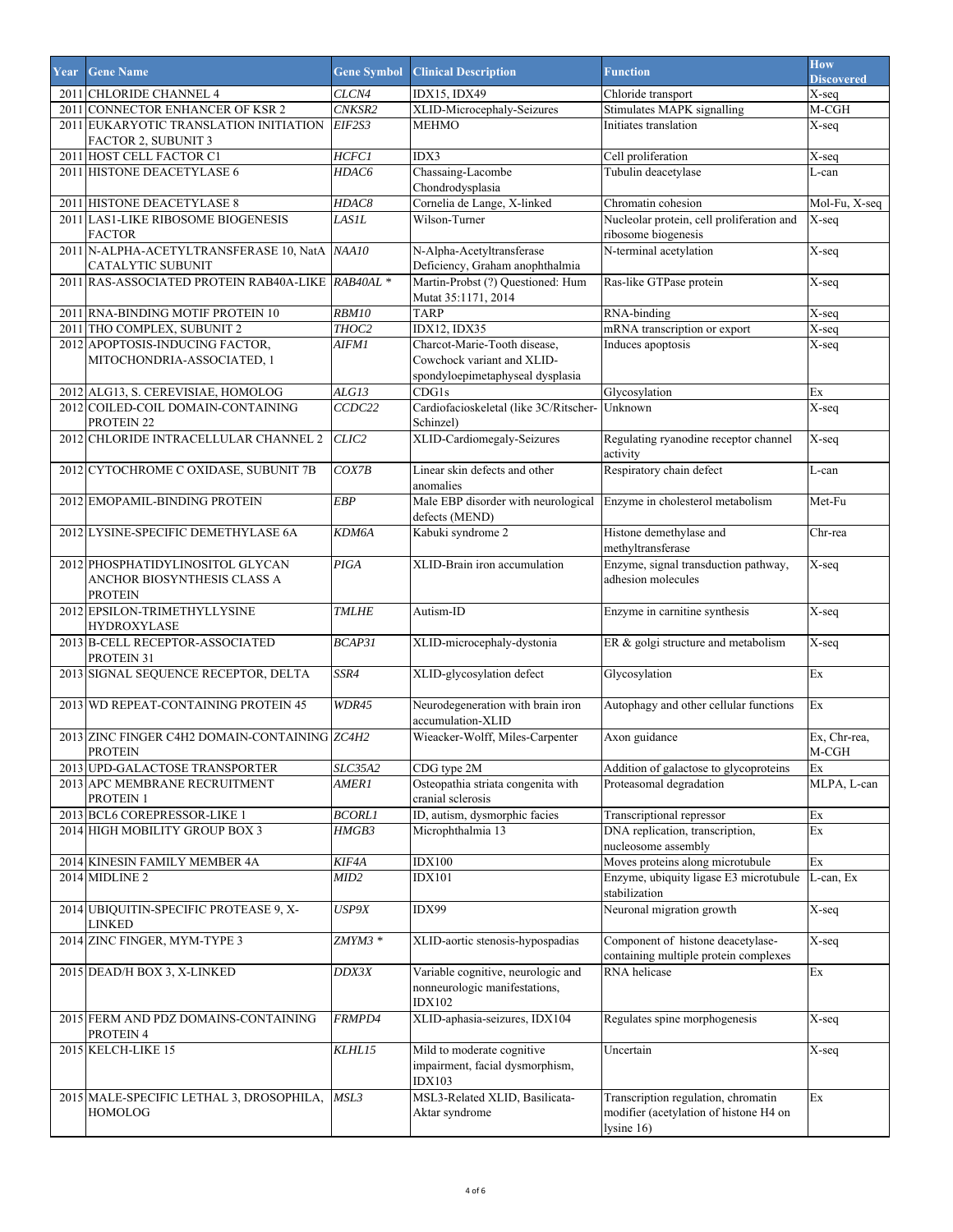| Year | <b>Gene Name</b>                                                                                           | <b>Gene Symbol</b>         | <b>Clinical Description</b>                                                                       | <b>Function</b>                                                                                          | How<br><b>Discovered</b>        |
|------|------------------------------------------------------------------------------------------------------------|----------------------------|---------------------------------------------------------------------------------------------------|----------------------------------------------------------------------------------------------------------|---------------------------------|
|      | 2015 NON-POU DOMAIN-CONTAINING<br>OCTAMER-BINDING PROTEIN                                                  | NONO                       | Mircsof-Langouët                                                                                  | Regulation of transcription (activation,<br>repression, splicing, pre-mRNA<br>processing, RNA transport) | Ex                              |
|      | 2015 RNA-BINDING MOTIF PROTEIN, X<br>CHROMOSOME                                                            | <b>RBMX</b>                | Shashi                                                                                            | RNA binding                                                                                              | Ex                              |
|      | 2015 RIPPLY1 ZEBRAFISH HOMOLOG                                                                             | <b>RIPPLY1</b>             | Ataxia-seizures-hearing loss                                                                      | Regulates trascription                                                                                   | Ex                              |
|      | 2015 RING FINGER PROTEIN, LIM DOMAIN-<br><b>INTERACTING</b>                                                | <b>RLIM</b><br>(RNF12)     | IDX with variable microcephaly,<br>behaviour abnormalities and other<br>manifestation, IDX61      | Enzyme, ubiquity ligase E3                                                                               | X-seq                           |
|      | 2015 RING FINGER PROTEIN 113A                                                                              | RNF113A                    | Trichothiodystrophy 5                                                                             | Gene regulation, DNA repair                                                                              | Ex                              |
|      | 2015 TAF1 RNA POLYMERASE II, TATA BOX-<br>BINDING PROTEIN-ASSOCIATED FACTOR,<br>250-KD                     | <b>TAF1</b>                | XLID-Craniofacial-Caudal, Abidi                                                                   | Key role in initiating transcription                                                                     | Gen-seq                         |
|      | 2015 UBIQUITIN-SPECIFIC PROTEASE 27, X-<br>LINKED                                                          | USP27X                     | Variable cognitive and speech<br>impairment and behavioural<br>abnormalities, IDX105              | Peptidase                                                                                                | X-seq                           |
|      | 2016 CYCLIN-DEPENDENT KINASE 16                                                                            | CDK16                      | XLID-Spacticity                                                                                   | Kinase                                                                                                   | Ex                              |
|      | 2016 EF-HAND DOMAIN (C-TERMINAL)-<br><b>CONTAINING PROTEIN 2</b>                                           | EFHC <sub>2</sub>          | IDX74                                                                                             | Calcium binding and other unknown<br>functions                                                           | L-can                           |
|      | 2016 GRIP1-ASSOCIATED PROTEIN 1                                                                            | <b>GRASP1</b><br>(GRIPAPI) | XLID-Short Stature-Spasticity                                                                     | Synaptic function and neuronal<br>connectivity                                                           | X-seq                           |
|      | 2016 HETEROGENEOUS NUCLEAR<br>RIBONUCLEOPROTEIN H2                                                         | HNRNPH2                    | Bain XLID, female limited                                                                         | Nuclear localization                                                                                     | Ex                              |
|      | 2016 SOLUTE CARRIER FAMILY 25<br>(MITOCHONDRIAL CARRIER, ADENINE<br>NUCLEOTIDE TRANSLOCATOR), MEMBER<br>A5 | <b>SLC25A5</b>             | IDX70                                                                                             | Mitochondrial exchange of ADP/ATP                                                                        | $M-CGH$                         |
|      | 2016 STROMAL ANTIGEN 2                                                                                     | STAG2                      | STAG2-Related XLID                                                                                | Chromatin cohesion                                                                                       | $M-CGH$                         |
|      | 2017 G-PATCH DOMAIN AND KOW MOTIFS                                                                         | <b>GPKOW</b>               | XLID-Microcephaly-early lethality                                                                 | Spliceosome component                                                                                    | X-seq                           |
|      | 2017 GABA RECEPTOR A3                                                                                      | GABRA3                     | GABRA3 related seizures                                                                           | GABA receptor                                                                                            | X-seq, M-<br>CGH, Ex            |
|      | 2017 L ANTIGEN FAMILY, MEMBER 3                                                                            | LAGE3                      | X-linked Galloway-Mowat syndrome<br>2                                                             | Endopeptidase                                                                                            | Ex                              |
|      | 2017 OTU DOMAIN-CONTAINING PROTEIN 5                                                                       | OTUD5                      | XLID-hydrocephaly +                                                                               | Deubiquitination                                                                                         | Gen-seq                         |
|      | 2017 O-LINKED N-ACETYLGLUCOSAMINE<br>TRANSFERASE                                                           | OGT                        | XLID-Faciogenital                                                                                 | Post translational modification of<br>nucleocytoplasmic proteins                                         | Ex                              |
|      | 2018 CHROMOSOME X OPEN READING FRAME<br>56                                                                 | CXorf56                    | Dysmorphic faces, long face,<br>prominent chin, mild ID, behavior<br>problems                     | Dendritic neuronal protein                                                                               | Gen-seq                         |
|      | 2018 FAMILY WITH SEQUENCE SIMILARITY 50, FAM50A<br><b>MEMBER A</b>                                         |                            | Short stature, ocular problems,<br>seizures, small hands, feet, DD, mild<br>ID, Armfield syndrome | Spliceosome protein                                                                                      | X-seq, L-can                    |
|      | 2018 ZINC FINGER PROTEIN 92                                                                                | ZFP92<br>(ZNF897)          | Hypotonia, behavioral,<br>mitochrondrial issues, DD, ID                                           | Mitochrondrial functions                                                                                 | Ex, L-can                       |
|      | 2018 SOLUTE CARRIER FAMILY 9, MEMBER 7                                                                     | SLC9A7                     | IDX (hypotonia, muscle weakness,<br>brisk reflexes)                                               | Cation exchange factor                                                                                   | X-seq                           |
|      | 2018 HEPARAN SULFATE 6-O-<br>SULFOTRANSFERASE 2                                                            | HS6ST2                     | ID, seizures, myopia, retinopathy                                                                 | Sulfotransferase of heparan sulfate<br>proteoglycans                                                     | $\mathop{\textrm{Ex}}\nolimits$ |
|      | 2019 POLYMERASE, DNA, ALPHA-1; POLA1                                                                       | <b>POLA1</b>               | ID, growth impairment,<br>hypogonadism                                                            | Subunit of polymerase alpha-primase                                                                      | Ex, L-can                       |
|      | 2019 NFKB ACTIVATING PROTEIN                                                                               | <b>NKAP</b>                | XLID-Craniofacioskeletal                                                                          | Transcriptional regulation                                                                               | $\mathop{\textrm{Ex}}\nolimits$ |
|      | 2019 GLYPICAN 4                                                                                            | GPC4                       | Keipert                                                                                           | Regulates growth factor signaling                                                                        | L-can, Ex                       |
|      | 2020 PRAJA 1                                                                                               | PJA1                       | XLID-Trigonocephaly                                                                               | E3 ubiquitin ligase                                                                                      | Ex                              |
|      | 2020 APOLIPOPROTEIN O                                                                                      | APOO                       | XLID-mitochondrial myopathy                                                                       | Assembly and maintenance of inner<br>mitochondrial membrane                                              | Ex                              |
|      | 2020 CLEAVAGE STIMULATION FACTOR, 3-<br>PRIME preRNA, SUBUNIT 2                                            | CSTF2                      | ID nonsyndromal                                                                                   | mRNA cleavage and polyadenylation                                                                        | Ex                              |
|      | 2020 TRANSCRIPTION FACTOR E3                                                                               | TFE3                       | XLID-pigmentary mosaicism                                                                         | Transcription factor                                                                                     | $\mathop{\textrm{Ex}}\nolimits$ |

Total 162

\* Association of *ZNF41, ZNF81, ZNF674, ZNF741 (KCF8), RAB40AL, ZMYM3, MAGT1* with XLID considered uncertain

Chr-rea = chromosome rearrangement

Ex = exome sequencing

Gen-seq = genome sequencing

Exp-Arr = expression array

L-can = linkage and candidate gene testing

M-CGH = array-comparative genomic hybridization

Met-Fu = exploitation of metabolic alteration